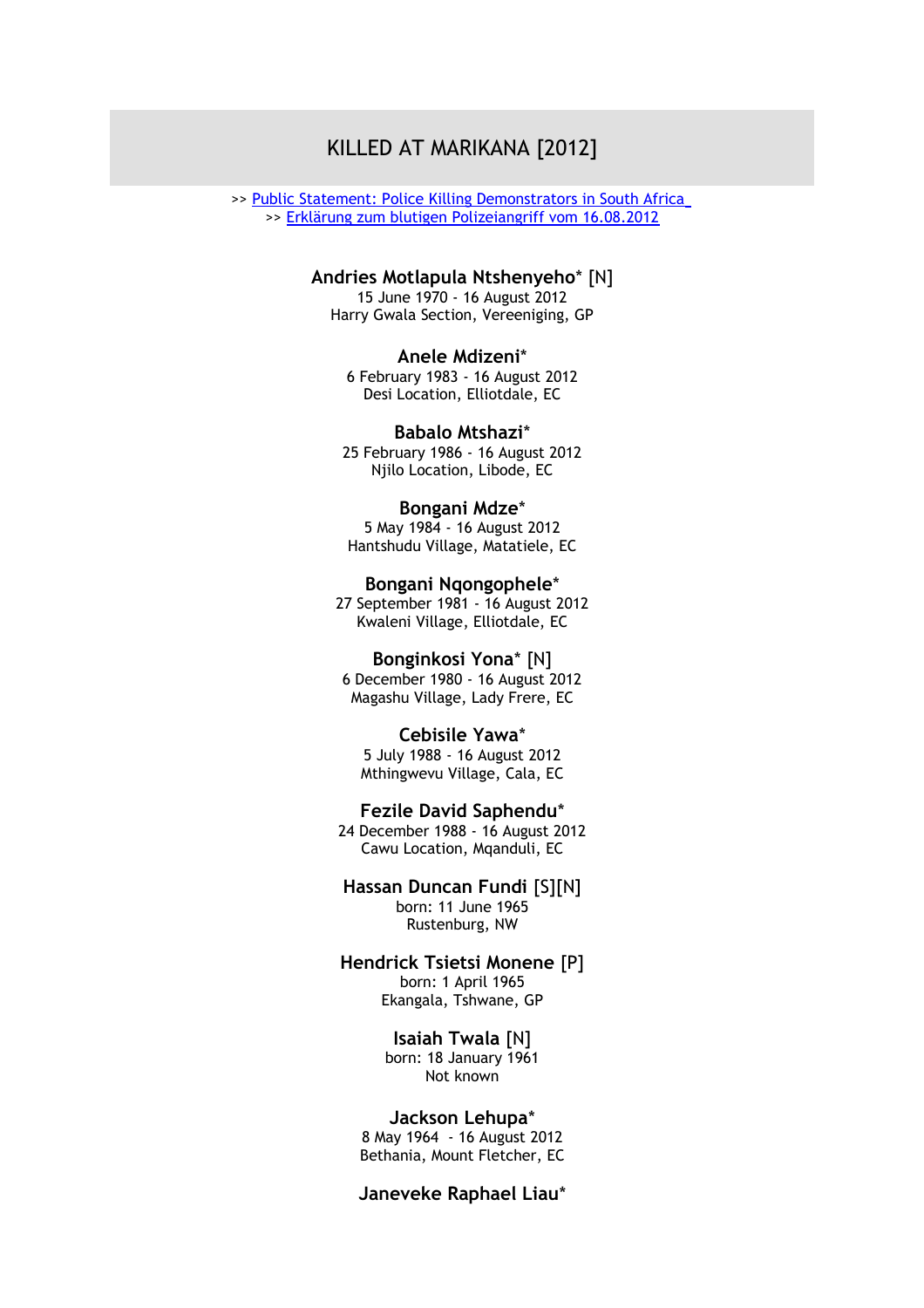14 September 1967 - 16 August 2012 Likologeng, Lesotho

## **John Kutlwano 'Papi' Ledingoane**\*

22 April 1988 - 16 August 2012 Wonderkop, NW

# **Julius Tokoti Mancotywa**\*

30 March 1951 - 16 August 2012 Sterkspruit, Herschel, EC

### **Khanare Elias Monesa**\*

21 January 1976 - 16 August 2012 Boroeng, Buthe Buthe, Lesotho

#### **Mafolisi Mabiya**\*

20 November 1983 - 16 August 2012 Msengethi Village, Idutywa, EC

### **Makhosandile Mkhonjwa**\*

20 February 1983 - 16 August 2012 KwaMadiba Village, Bizana, EC

# **Matlhomola Mabelane** [S]

born: 6 November 1964 Damsonville, Brits, NW

# **Mgcineni 'Mambush' Noki**\*

2 February 1982 - 16 August 2012 Thwalikhulu Village, Mqanduli, EC

### **Michael Ngweyi**\*

3 March 1973 - 16 August 2012 Mvezo Villa, Mbashe Bridge, Mthatha, EC

# **Modisaotsile Van Wyk Sagalala**\* [N]

2 July 1952 - 16 August 2012 Nkaneng, Wonderkop, NW

### **Molefi Osiel Ntsoele**\* [N]

1 January 1972 - 16 August 2012 Semonkong, Lesotho

# **Mongezeleli Ntenetya**\* [N]

9 June 1978 - 16 August 2012 Falakuhle Village, Dutywa, EC

### **Mphangeli Thukuza**\*

16 November 1970 - 16 August 2012 Quba, Ngqeleni, EC

### **Mpumzeni Ngxande**\*

22 June 1974 - 16 August 2012 Lujizweni, Ngqeleni, EC

### **Mvuyisi Henry Pato**\* [N]

13 November 1977 - 16 August 2012 Mbobeni Village, Bizana, EC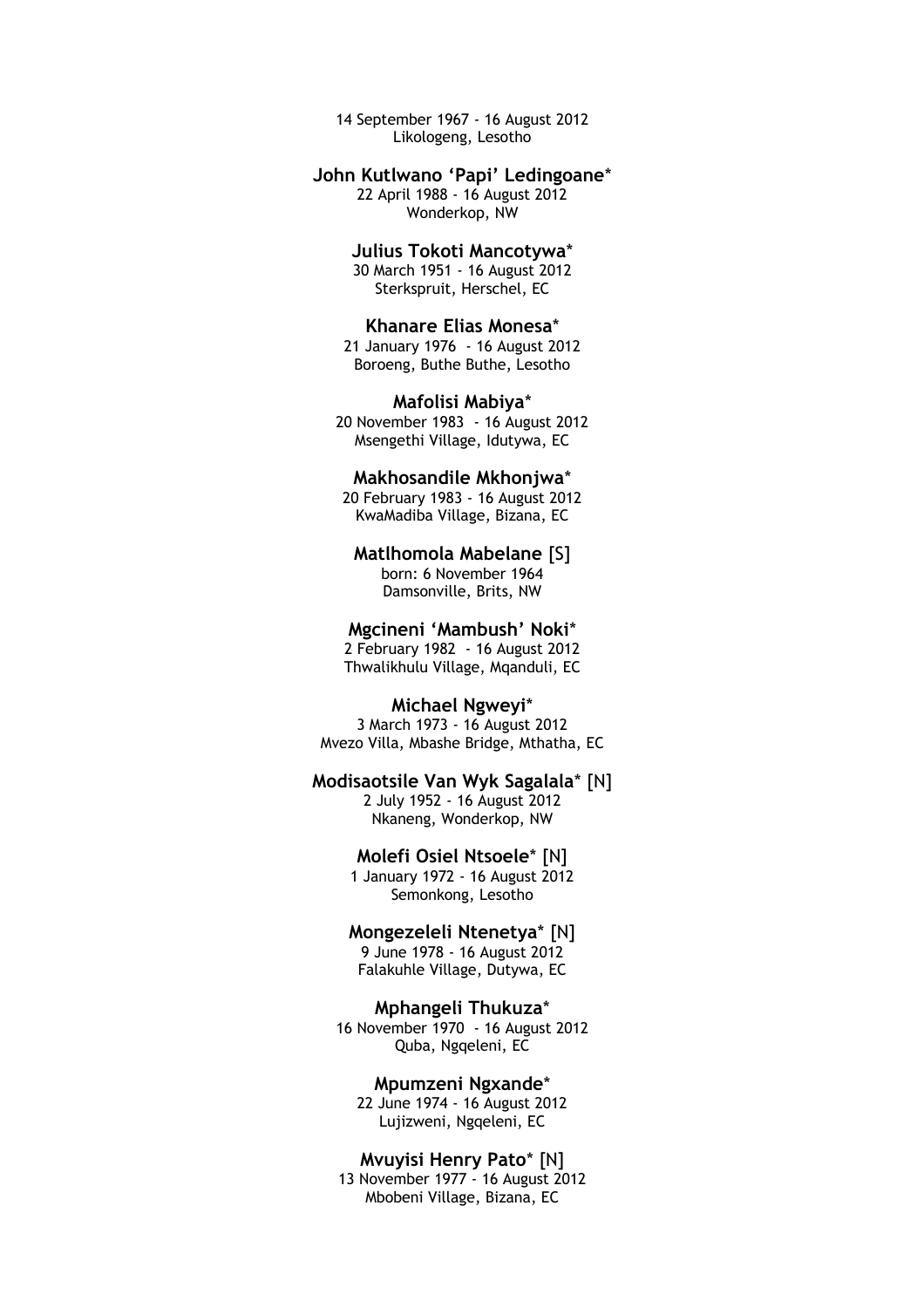**Mzukisi Sompeta**\*

3 January 1976 - 16 August 2012 Phumlo Area, Lusikisiki, EC

**Nkosiyabo Xalabile**\* 11 March 1982 - 16 August 2012 Desi Location, Elliotdale, EC

**Nkumbulo Mvume** born: 9 October 1983 Gxulu, Zithathele, Libode, EC

**Nobhozi Bhabhazela** 6 May 1954 Thuku Location, Gqubeni, Mqanduli EC

**Ntandazo Nokamba**\* [N] 6 January 1976 - 16 August 2012 Ncolora Village, Libode, EC

**Patrick Akhona Jijase**\* 2 March 1986 - 16 August 2012 Dwaku Village, Ntabankulu, EC

**Pumzile Sokanyile** born: 1 May 1964 Mdumazulu Location, Ngqeleni, EC

> **Sello Lepaaku** [P] born: 23 January 1967 Seabe, Siyabuswa, MP

**Semi Jokanisi** born: 25 December 1982 Hombe Village, Lusikisiki, EC

**Stelega Gadlela**\* 1 January 1962 - 16 August 2012 Manzini, Swaziland

**Telang Vitalis Mohai**\* 6 October 1975 - 16 August 2012 Maseru, Lesotho

> **Thapelo Eric Mabebe** born: 9 June 1975 Not known

**Thobile Mpumza**\* 6 July 1986 - 16 August 2012 Gugwini Village, Mount Ayliff, EC

**Thabiso Johannes Thelejane**\*

30 October 1955 - 16 August 2012 Paballong Village, Matatiele, EC

**Thabiso Mosebetsane**\* [N]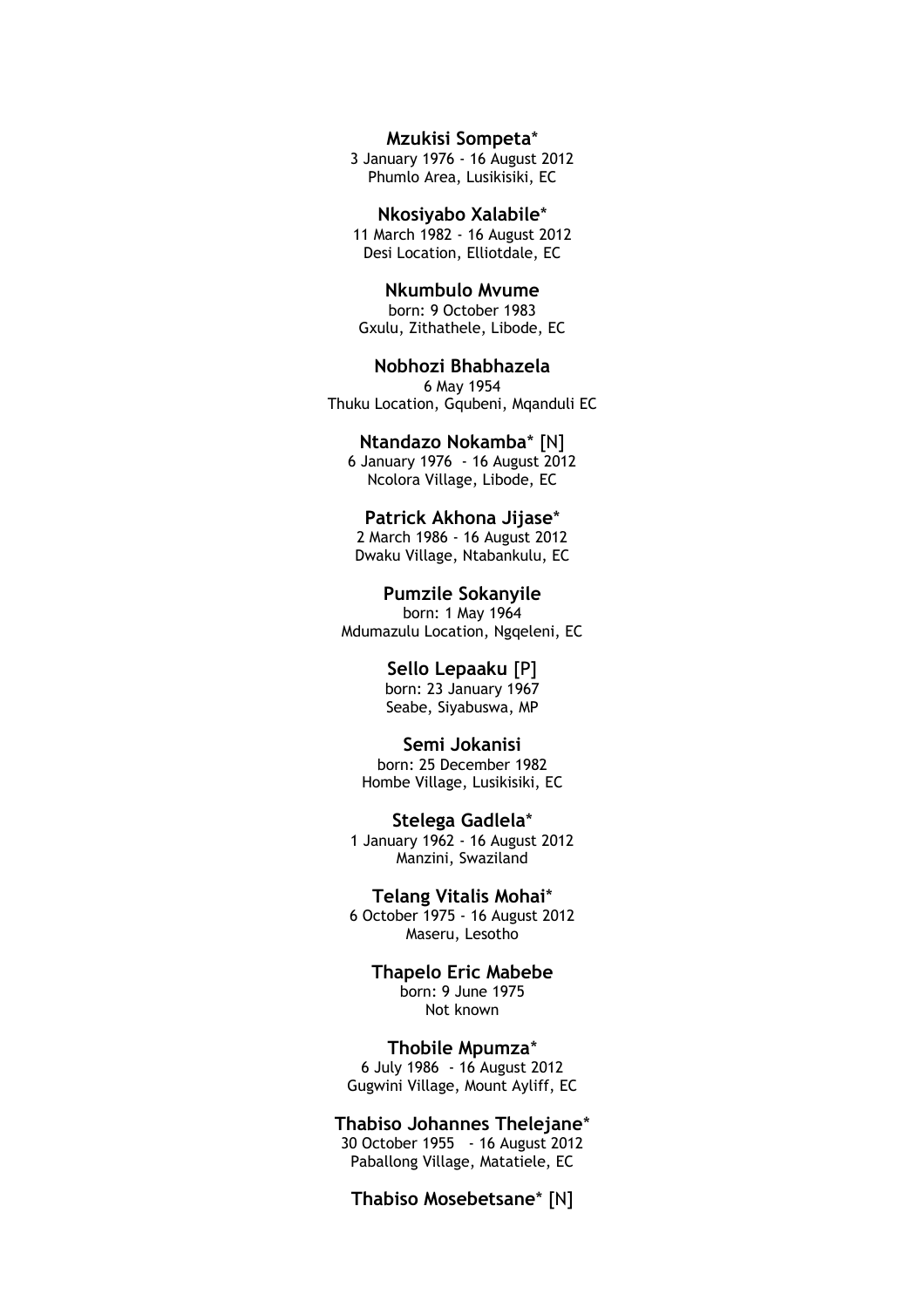7 February 1963 - 16 August 2012 Matsheleng Village, Matatiele, EC

# **Thembinkosi Gwelani**\*

6 July 1985 - 16 August 2012 Makhwalweni Location, Lusikisiki, EC

# **Thembalakhe Sabelo Mati** [N]

born: 10 October 1963 Kundile Village, Ntabankulu, EC

### **Thobisile Zibambele**

born: 10 September 1973 KwaBala Village, Goqwana, Lusikisiki, EC

> $*$  = died on 16 August 2012  $[N]$  = NUM member [P] = police  $[S]$  = security guard  $EC = Eastern \text{Cape}$  $GP =$  Gauteng NW = Northwest MP = Mpumalanga

*Sources:* Lohmin Plc; South African Funeral Practitioners Association; *The Star,* 23 August 2012; *New Age,* 8 November 2012; *Eyewitness News,* 16 August 2012; *Maril 6 Guardian,* 7 September 2012, *City Press* Face of Marikana Project.

*Note:* This table includes 45 names. Isaiah Twala appears on some but not all lists. There is a question-mark over the date on which Semi Jokanisi died. (© Peter Alexander et al, 2012)